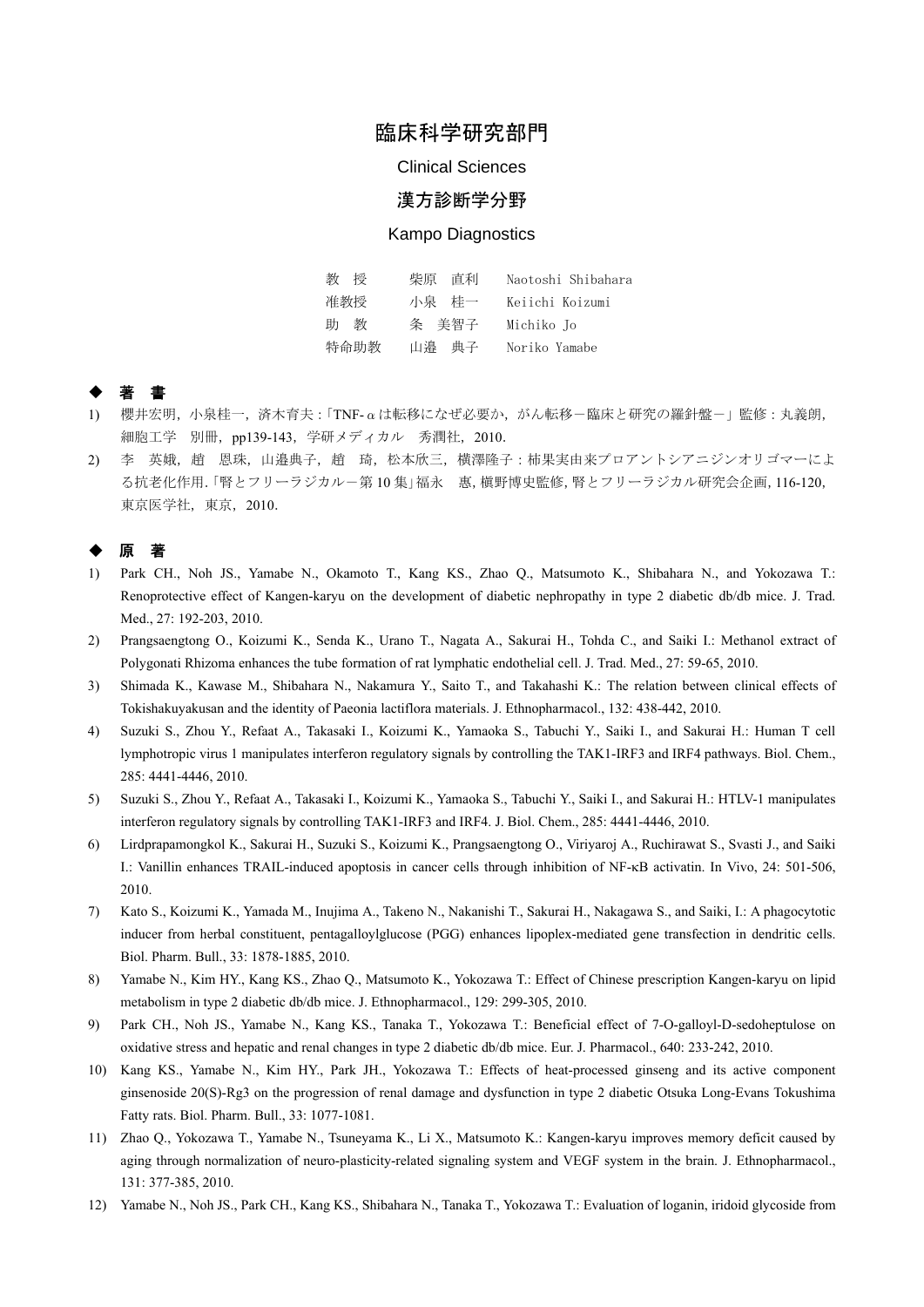Corni Fructus, on hepatic and renal glucolipotoxicity and inflammation in type 2 diabetic db/db mice. Eur. J. Pharmacol., 648: 179-187, 2010.

### 症例報告

- 1) 関矢信康,平崎能郎,植田圭吾,岡本英輝,柴原直利,寺澤捷年:七物降下湯治験.漢方の臨床,56:2077-2084, 2009.
- 2) 関矢信康,岡本英輝,平崎能郎,植田圭吾,柴原直利,寺澤捷年:甘連石膏湯が奏効した体感異常の一例.漢方の 臨床, 57:111-14, 2010.
- 3) 後藤博三,藤本 誠,渡辺哲郎,引網宏彰,小尾龍右,野上達也,永田 豊,柴原直利,嶋田 豊:視床痛に対す る漢方治療の試み.日東医誌,61:189-197,2010.
- 4) 引網宏彰,柴原直利,村井政史,永田 豊,井上博喜,八木清隆,藤本 誠,後藤博三,嶋田 豊:リウマチ性多 発筋痛症に対する漢方治療経験.日東医誌,61:699-707,2010.

#### ◆ 総 説

- 1) Yokozawa T., Kang KS., Park CH., Noh JS, Yamabe N., Shibahara N., and Tanaka T.: Bioactive constituents of Corni Fructus: The therapeutic use of morroniside, loganin, and 7-O-galloyl-D-sedoheptulose as renoprotective agents in type 2 diabetes. Drug Discov Ther, 4: 223-234, 2010.
- 2) Kang KS., Yamabe N., Kim HY., and Yokozawa T.: The changes in the constituents of American ginseng caused by heat-processing and its antioxidant activity. J Trad Med, 27: 97-108, 2010.
- 3) 柴原直利,条美智子:【温故知新 伝統医薬学からの挑戦】Mahalanobis-Taguchi 法を用いた漢方医学的病態の数量化. 生物工学会誌,88:389-391,2010.

#### ◆ 学会報告

- 1) Prangsaengtong O., Koizumi K., Sakurai H., and Saiki I.: The role of eNOS-Hsp90 interaction and Calpain 1 involvement in lymphangiogenesis in vitro. The 6th International Conference on the Biology, Chemistry, and Therapeutic Applications of Nitric Oxide, 2010, 6, 14-18, Kyoto.
- 2) Yamabe N., Kang K., Kim HY., and Yokozawa T.: Therapeutic potential of heat-processed American ginseng against diabetic renal damage in rats. The 10th International Symposium on Ginseng. 2010, 9, 13-16, Seoul, Korea.
- 3) Kang KS., Yamabe N., Lee JG., Kim HY., Park JH., and Yokozawa T.: The chemical and free radical scavenging activity changes of ginsenosides Rb1 by Maillard reaction. The 10th International Symposium on Ginseng, 2010, 9, 13-16, Seoul, Korea.
- 4) Prangsaengtong O., Koizumi K., Senda K., Urano T., Nagata A., Sakurai H., Tohda C., and Saiki I.: The Controlling of Lymphangiogenesis, The 9th Joint Seminar "Natural Medicine Research for the Next Decade: New Challenges and Future Collaboration", NRCT-JSPS Core University Program on Natural Medicine in Pharmaceutical Sciences, 2010, 12, 8-9, Bangkok.
- 5) Waiwut P., Shin MS., Inujima A., Koizumi K., Saiki I., and Sakurai H.: Gomisin N enhances TNF-α-induced apoptosis via inhibition of the NF-κB and EGFR survival pathways. The 9th Joint Seminar "Natural Medicine Research for the Next Decade: New Challenges and Future Collaboration", NRCT-JSPS Core University Program on Natural Medicine in Pharmaceutical Sciences, 2010, 12, 8-9, Bangkok.
- 6) Saiki I., Ohashi Y., Tsuchiya Y., Koizumi K., and Sakurai H.: Curcumin and Cancer Metastasis, The 9th Joint Seminar "Natural Medicine Research for the Next Decade: New Challenges and Future Collaboration", NRCT-JSPS Core University Program on Natural Medicine in Pharmaceutical Sciences, 2010, 12, 8-9, Bangkok.
- 7) Kato S., Koizumi K., Yamada M., Inujima A., Takeno N., Nakanishi T., Sakurai H., Nakagawa S., and Saiki I.: A Phagocytic Inducer From Herbal Constituent, Pentagalloylglucose Enhances Lipoplex-Mediated Gene Transfection In Dendritic Cells. NRCT-JSPS Core University Program on Natural Medicine in Pharmaceutical Sciences, Follow up Seminar, 2010, 12, 8-9, Bangkok.
- 8) 柴原直利:漢方問診データの MT システムによる定量化.品質工学会 第 21 回企業交流会,2010,3,12,大阪.
- 9) Shibahara N.: The clinical effects of Kampo medicine relate to the quality of crude drugs. 第 28 回日本薬理学会年会,2010, 3,16-18,大阪.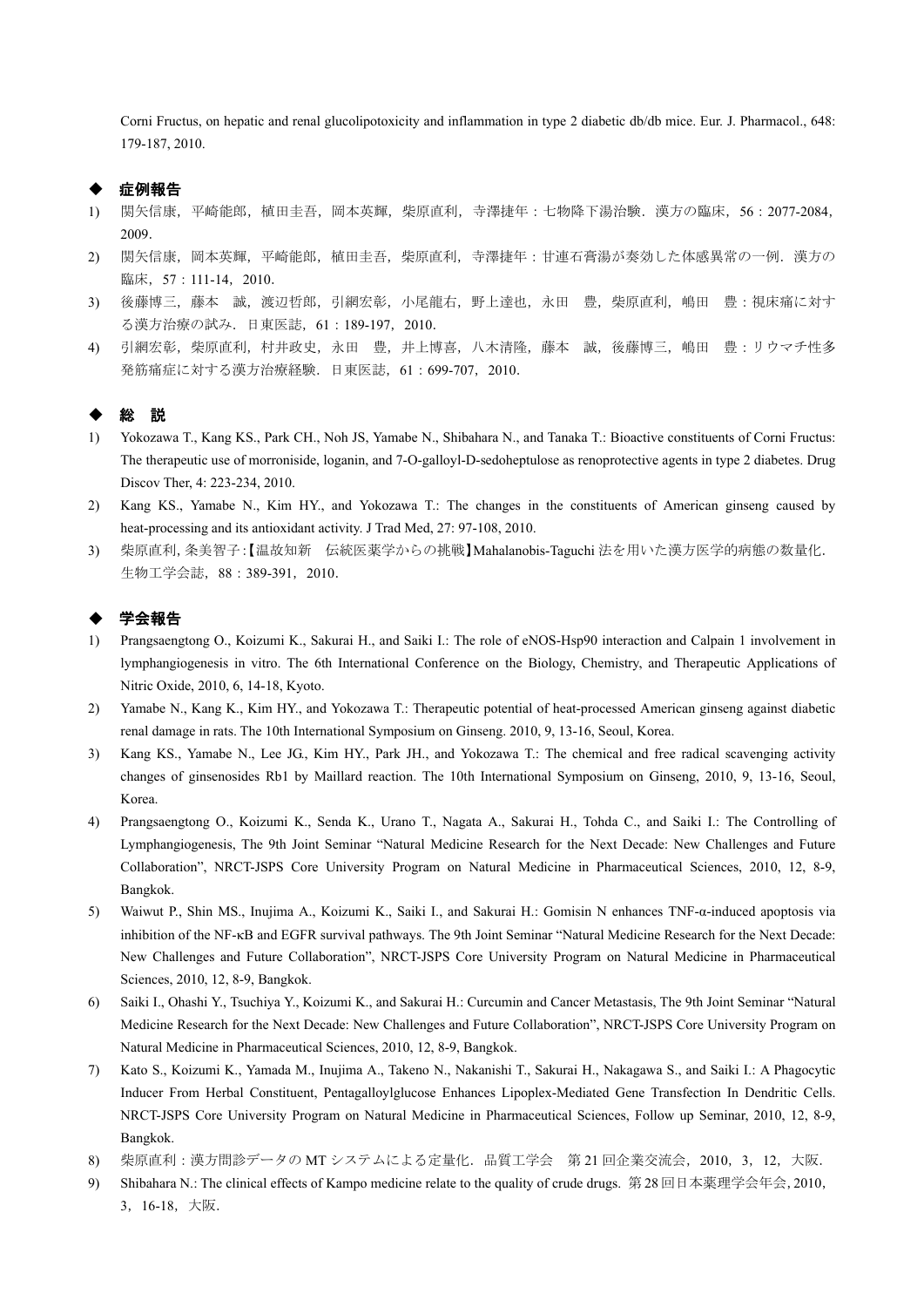- 10) 柴原直利,藤本孝子:糖尿病性腎症における桂枝茯苓丸の有効性.伝統医薬学シンポジウム富山,2010,3,19,富 山.
- 11) 山邉典子:八味地黄丸の糖尿病性腎症への創薬研究.伝統医薬学シンポジウム富山,2010,3,19,富山.
- 12) 朴 鑽欽,盧 貞淑,山邉典子,姜 奇成,田中 隆,横澤隆子:山茱萸由来成分の2型糖尿病に対する影響と作 用機序.日本薬学会第 130 年会,2010,3,28-30,岡山.
- 13) 鄭 ダミ,渡 公佑,白水隆喜,小野真弓,小泉桂一,済木育夫,金ユンチュル,樋口隆一,宮本智文:天然由来 新規リンパ管新生阻害剤の探索 第1報. 日本薬学会第 130 回年会, 2010, 3, 28-30, 岡山.
- 14) 渡邊貴信,長野一也,山下琢矢,岡村賢孝,金崎聡一郎,阿部康弘,吉川友晃,吉岡靖雄,鎌田春彦,伊藤徳夫, 小泉桂一,角田慎一,堤 康央:プロテオームミクスによる非アルコール性脂肪性肝疾患 (NAFLD/NASH)のバイ オマーカー探索. 日本薬学会第 130 回年会, 2010, 3, 28-30, 岡山.
- 15) 河西美保,申 明淑,西村美紀,小泉桂一,済木育夫,櫻井宏明:肺がん細胞における EGFR の Ser/Thr リン酸化の 制御機構の解析.第 28 回日本生化学会北陸支部大会,2010,5,29,福井.
- 16) 永田 豊,織田 聡,山本佳乃子,井上博喜,野上達也,藤本 誠,古谷陽一,酒井伸也,引網宏彰,後藤博三, 柴原直利,嶋田 豊:下痢に対する中建中湯加減の使用経験. 第60回日本東洋医学会学術総会, 2010, 6, 4-6, 名 古屋.
- 17) 柴原直利,藤本誠,野上達也,永田 豊,山本佳乃子,岡 洋志,引網宏彰,後藤博三,嶋田 豊:啓脾湯が有効 であった 3 症例.第 60 回日本東洋医学会学術総会,2010,6,4-6,名古屋.
- 18) 織田 聡,井上博喜,八木清貴,永田 豊,岡 洋志,野上達也,藤本 誠,引網宏彰,後藤博三,柴原直利,嶋 田 豊:夜尿症の2例. 第60回日本東洋医学会学術総会, 2010, 6, 4-6, 名古屋.
- 19) 高橋京子,柴原直利,島田佳代子:国産薬用芍薬の意義 当帰芍薬散の臨床効果とイオノミクス解析.第 60 回日本 東洋医学会学術総会,2010,6,4-6,名古屋.
- 20) 井上博喜,岡 洋志,野上達也,藤本 誠,引網宏彰,後藤博三,柴原直利,嶋田 豊:半夏厚朴湯が無効であっ た咽中炙臠の二症例.第 60 回日本東洋医学会学術総会,2010,6,4-6,名古屋.
- 21) 野上達也, 岡 洋志, 藤本 誠, 引網宏彰, 後藤博三, 柴原直利, 嶋田 豊: 烏頭剤の中止により再発した帯状疱 疹後神経痛の 2 例.第 60 回日本東洋医学会学術総会,2010,6,4-6,名古屋.
- 22) 引網宏彰,中田真司,渡辺哲郎,岡 洋志,野上達也,藤本 誠,後藤博三,柴原直利,嶋田 豊,廣岡勇之進: 漢方渾身の一例 下痢,腹痛,尿閉,起立性低血圧などの多彩な自律神経症状に桂枝加芍薬湯が奏効した一例. 第 60 回日本東洋医学会学術総会,2010,6,4-6,名古屋.
- 23) 長野一也,山下琢矢,岡村賢孝,小泉桂一,済木育夫,堤 康央,角田慎一:新規乳がん関連蛋白質 EphA10 およ び RREB-1 の転移との連関解析. 第 19 回がん転移学会, 2010, 6, 16-17, 金沢.
- 24) 櫻井宏明,小泉桂一,済木育夫: TNF-α による EGFR の Ser/Thr リン酸化に対する抗 EGFR 薬の効果. 第 19 回日本 がん転移学会学術集会,2010,6,16-17,金沢.
- 25) 小泉桂一,仙田一貴,櫻井宏明,済木育夫:リンパ管新生に対する eNOS および Hsp90 の影響. 第19回日本がん転 移学会学術集会,2010,6,16-17,金沢.
- 26) 櫻井宏明, 小泉桂一, 済木育夫:非小細胞肺がん細胞における EGFR の Ser/Thr リン酸化の解析. 第14 回がん分子 標的治療研究会総会,2010,7,6-7,東京.
- 27) Morisaki T., Shibahara N., Kawase M., and Takahashi K.: Healthy Support for QOL Improvement by Self-Medication using Kampo Medicine in Antarctic expedition. 2010 年南極医学医療ワークショップ,2010,7,17,東京.
- 28) 柴原直利,中塚友貴子,金子真利亜,条美智子,藤本孝子,姫野榮志,亀井貴志,野上達也,後藤博三,嶋田 豊: 5/6 腎摘後残存腎組織の遺伝子発現に対する桂枝茯苓丸の影響ーマイクロアレイを用いた網羅的解析ー. 第 27 回和 漢医薬学会大会,2010,8,28-29,京都.
- 29) 中塚友貴子,条美智子,藤本孝子,木村真梨,金子真利亜,姫野榮志,亀井貴志,後藤博三,嶋田 豊,柴原直利: 桂枝茯苓丸への大黄加味による腎線維化マーカーに対する影響.第 27 回和漢医薬学会大会,2010,8,28-29,京都.
- 30) 姫野榮志, 条美智子, 木村真梨, 金子真利亜, 中塚友貴子, 亀井貴志, 引網宏彰, 嶋田 豊, 柴原直利:漢方方剤 煎液の保存・加温方法の相違が指標成分濃度に与える影響.第 27 回和漢医薬学会大会,2010,8,28-29,京都.
- 31) 金子真利亜,中塚友貴子,条美智子,藤本孝子,宮田真由香,岡 洋志,後藤博三,嶋田 豊,柴原直利:5/6 腎摘 ラットにおける桂枝茯苓丸の腎障害進展抑制作用の経時的検討.第 27 回和漢医薬学会大会,2010,8,28-29,京都.
- 32) 条美智子,金子真利亜,中塚友貴子,藤本孝子,引網宏彰,後藤博三,嶋田 豊,柴原直利:食塩負荷片腎摘出ラ ットに対する五苓散の影響. 第 27 回和漢医薬学会大会, 2010, 8, 28-29, 京都.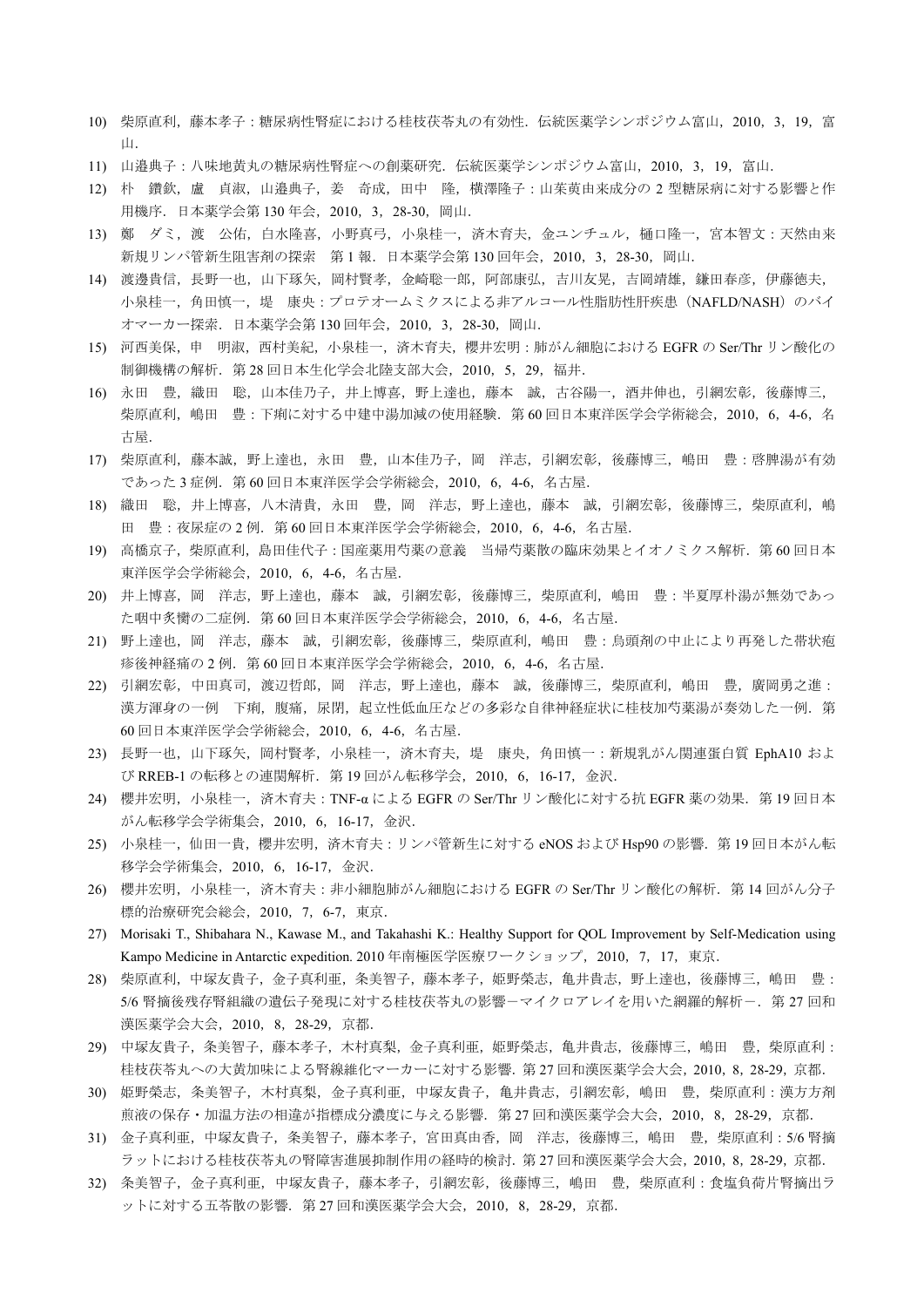- 33) 亀井貴志,藤本孝子,条美智子,木村真梨,金子真利亜,後藤博三,嶋田 豊,柴原直利:食事誘発性糖尿病モデ ルラットに対する和漢薬の効果. 第 27 回和漢医薬学会大会, 2010, 8, 28-29, 京都.
- 34) 朴 鑚欽, 慮 貞淑, 山邉典子, 姜 奇成, 柴原直利, 田中 隆, 横澤隆子: 2 型糖尿病モデルに対する loganin の 作用.第 27 回和漢医薬学会大会,2010,8,28-29,京都.
- 35) 木村真梨,金子真利亜,条美智子,引網宏彰,後藤博三,嶋田 豊,柴原直利:加圧負荷褥瘡モデルラットにおけ る帰耆建中湯の効果(第 3 報).第 27 回和漢医薬学会大会,2010,8,28-29,京都.
- 36) 藤本 誠,常山幸一,藤本孝子,野上達也,引網宏彰,後藤博三,柴原直利,嶋田 豊:紅麹の非アルコール性脂 肪性肝疾患治療効果についての検討.第 27 回和漢医薬学会大会,2010,8,28-29,京都.
- 37) 山邉典子,盧 貞淑,朴 鑚欽,姜 奇成,趙 埼,松本欣三,横澤隆子:糖尿病の脂質代謝異常における冠元顆 粒の有用性.第 27 回和漢医薬学会大会,2010,8,28-29,京都.
- 38) Waiwut P., Shin MS., Inujima A., Koizumi K., Saiki I., and Sakurai H.: Gomisin N enhances TNF-?-induced apoptosis via inhibition of NF-kB and EGFR survival pathways. 第 27 回和漢医薬学会学術総会, 2010, 8, 28-29, 京都.
- 39) 櫻井宏明,Waiwut P.,犬嶌明子,申 明淑,田中 謙,小泉桂一,済木育夫:Kampo-Kinome 解析:十全大補湯構 成生薬のプロテインキナーゼ阻害活性.第 27 回和漢医薬学会学術総会,2010,8,28-29,京都.
- 40) 加藤真一郎,小泉桂一,山田美幸,犬嶌明子,竹野伸洋,中西 剛,櫻井宏明,中川晋作,済木育夫:芍薬成分 pentagalloylglucose の貪食亢進作用に基づく樹状細胞への遺伝子導入剤としての応用. 第 27 回和漢医薬学会学術総 会,2010,8,28-29,京都.
- 41) 柴原直利:瘀血病態と自律神経活動との関連性について.第 10 回日本臨床中医薬学会,2010,9,4,富山.
- 42) Sato K., Shin MS., Kawanishi M., Koizumi K., Saiki I., and Sakurai H.: Heregulin-induced ErbB3 activation induces Ser/Thr phosphorylation of EGFR in breast cancer cells. 第 69 回日本癌学会総会, 2010, 9, 22-24, 大阪.
- 43) Refaat A., Zhou Y., Suzuki S., Koizumi K., Saiki I., and Sakurai H.: Suppression of IRF4 induces IFN-γ production through IRF1 in IL-17-producing HTLV-1-infected T cells. 第 69 回日本癌学会総会,2010,9,22-24,大阪.
- 44) 山田正明,渡り英俊,織田 聡,岡 洋志,野上達也,藤本 誠,引網宏彰,後藤博三,柴原直利,嶋田 豊:茯 苓四逆湯が奏効した抑うつ患者の 2 例.第 36 回日本東洋医学会北陸支部例会,2010,10,24,富山.
- 45) 荒井紗由梨,北原英幸,山本佳乃子,井上博喜,野上達也,藤本 誠,引網宏彰,後藤博三,柴原直利,嶋田 豊: 重症蜂窩織炎に続発した遷延性大腿部膿瘍に対し千金内托散が有効であった一例.第 36 回日本北陸支部例会,2010, 10,24,富山.
- 46) 山本佳乃子,荒井紗由梨,渡り英俊,山田正明,永田 豊,野上達也,藤本 誠,引網宏彰,後藤博三,柴原直利, 嶋田 豊:流産歴のある妊婦に対する六君子湯の使用経験.第 36 回日本東洋医学会北陸支部例会,2010,10,24, 富山.
- 47) 渡り英俊,荒井紗由梨,山田正明,山本佳乃子,野上達也,藤本 誠,引網宏彰,後藤博三,柴原直利,嶋田 豊: 摂食障害に漢方治療が有効であった一例.第 36 回日本東洋医学会北陸支部例会,2010,10,24,富山.
- 48) Zhou Y., Refaat A., Suzuki S., Takasaki I., Koizumi K., Abuchi Y., Amaoka S., Saiki I. and Sakurai H.: HTLV-1 manipulates interferon regulatory signals by activatingTAK1-IRF3 pathway and controlling negative factor IRF4. 第 33 回日本分子生物学 会年会,第 83 回日本生化学会大会合同大会,2010,12,7-10,神戸.

#### ◆ その他

- 1) 小松かつ子,田中 謙,柴原直利,渡辺志朗,東田千尋:「中高年者疾患に有効な富山県ブランド生薬及び和漢薬方 剤の開発研究」-まとめ-.平成 21 年度受託研究 和漢薬・バイオテクノロジー研究 研究成果報告書,14-16, 2010.
- 2) 柴原直利:「中高年者疾患に有効な富山県ブランド生薬及び和漢薬方剤の開発研究」-動脈硬化改善作用を指標とし た生薬または方剤の解析-. 平成 21 年度受託研究 和漢薬・バイオテクノロジー研究 研究成果報告書, 27-31, 2010.
- 3) 柴原直利:論文感想/自己判断による健康へのチューニング.品質工学,18:197-198,2010.
- 4) 柴原直利:論文感想/小動物の運動能力評価の簡易器具の作製.品質工学,18:165,2010.
- 5) 柴原直利:漢方医学の指南所拡充.富山新聞,2010,4,16.
- 6) 柴原直利:漢方"最新"治療リポート 慢性腎臓病(CKD).週刊朝日 MOOK・漢方 2010 漢方養生術,2010,4.
- 7) 柴原直利:症例検討.第 25 回富山漢方談話会,2010,1,19,富山.
- 8) 柴原直利:漢方の有効活用術 感染症(呼吸器)の漢方治療.第 156 回石川漢方談話会,2010,2,19,金沢.